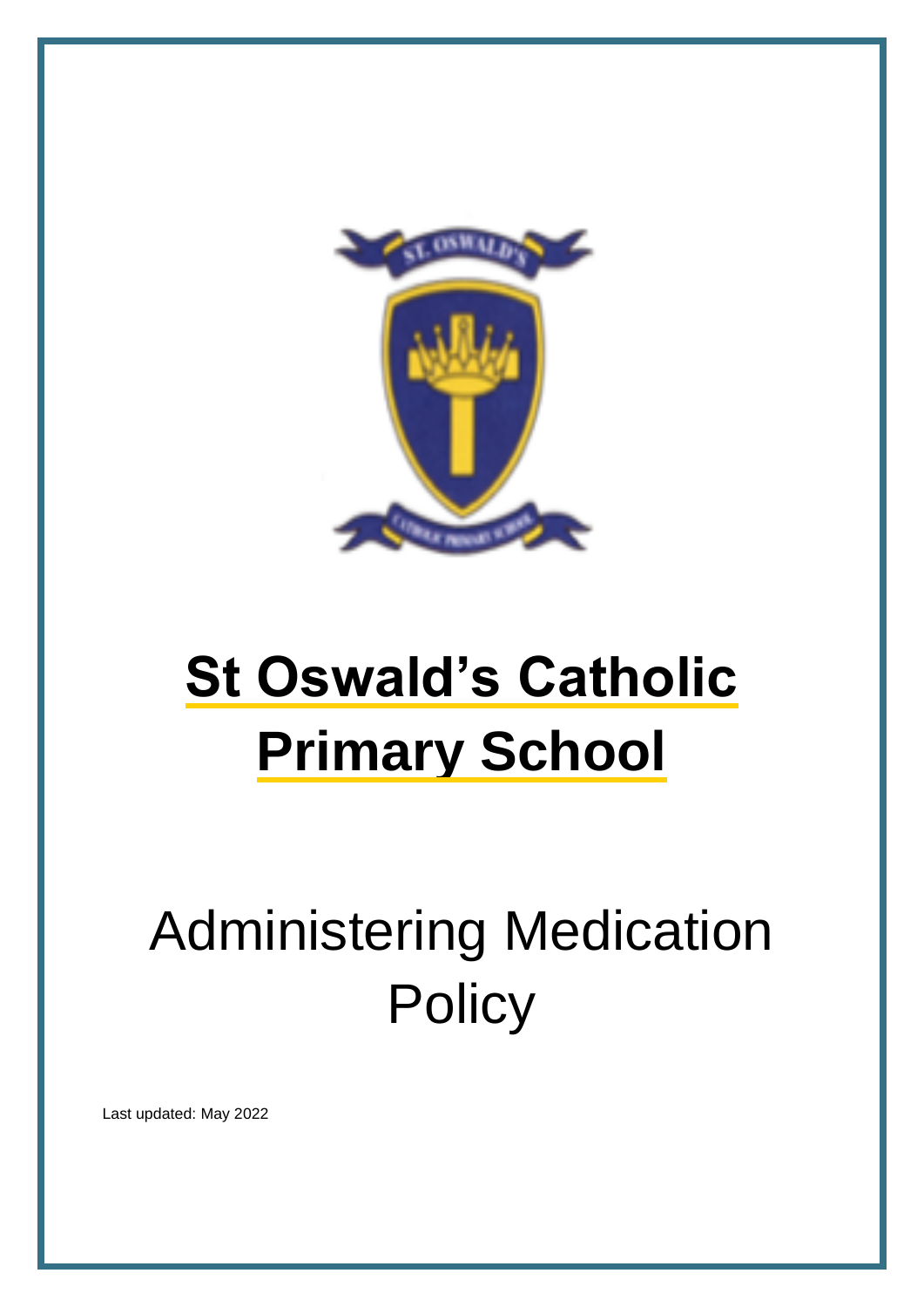## **Contents:**

#### **[Statement of intent](#page-2-0)**

- 1. [Legal framework](#page-3-0)
	- 2. [Definitions](#page-3-1)
	- 3. [Key roles and responsibilities](#page-3-2)
	- 4. [Training of staff](#page-4-0)
	- 5. [Receiving and storing medication](#page-5-0)
	- 6. [Administering medication](#page-7-0)
	- 7. [Out of school activities and trips](#page-8-0)
	- 8. [Individual healthcare plans](#page-8-1)
	- 9. [Adrenaline auto-injectors \(AAIs\)](#page-9-0)
	- 10. [Medical emergencies](#page-12-0)
	- 11. Monitoring [and review](#page-12-1)

#### **Appendices**

Appendix A: [Parental Agreement Form](#page-13-0)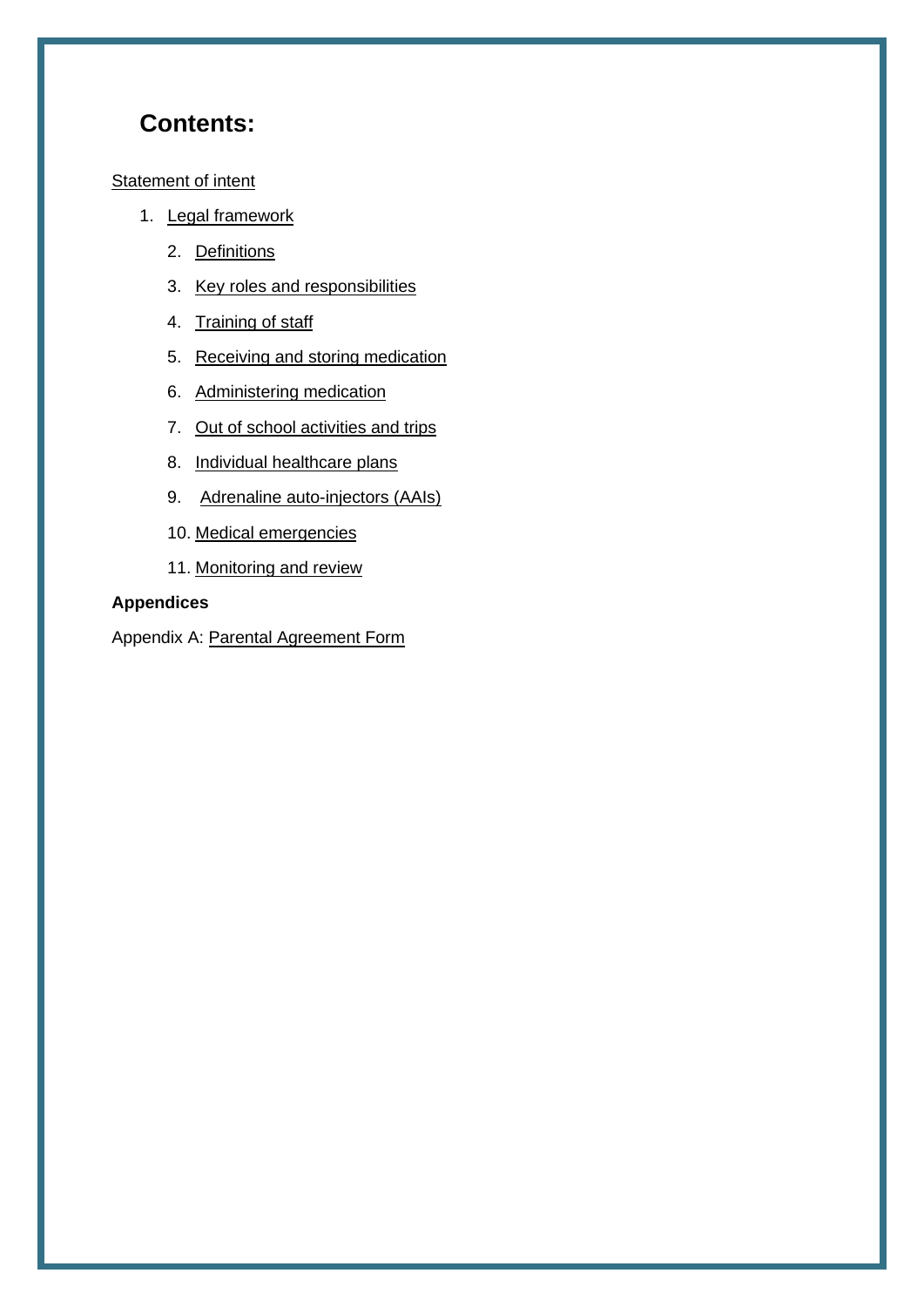#### <span id="page-2-0"></span>**Statement of intent**

**St Oswald's** will ensure that pupils with medical conditions receive appropriate care and support at school, in order for them to have full access to education and remain healthy.

This policy has been developed in line with the DfE's guidance: 'Supporting pupils at school with medical conditions'.

The school is committed to ensuring that parents feel confident that we will provide effective support for their child's medical condition, and make the pupil feel safe whilst at school.

Signed by:

Mrs J Hassan **Headteacher** Date: May 2022

Dr A Wilkinson **Chair of governors** Date: May 2022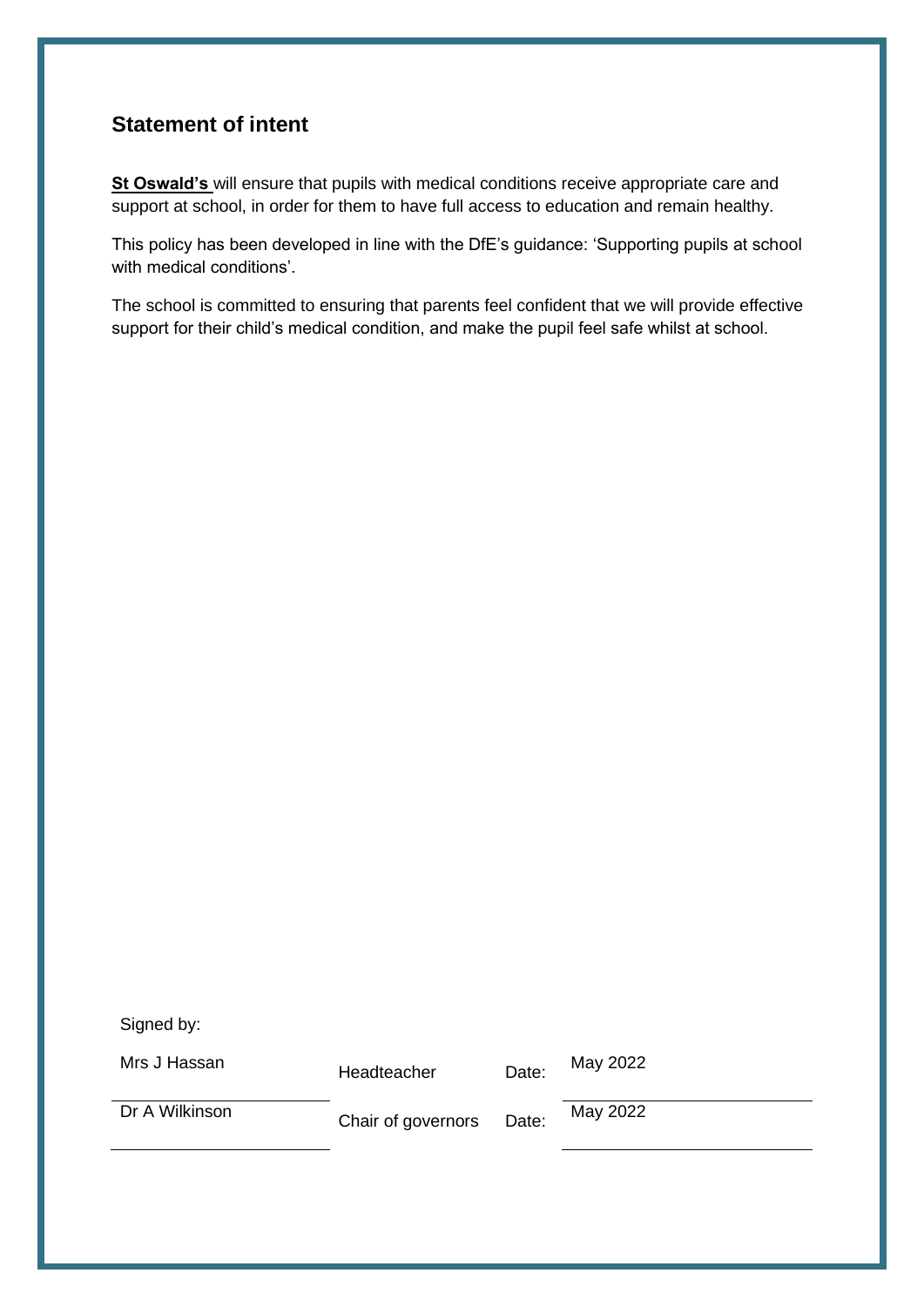## <span id="page-3-0"></span>**1. Legal framework**

- 1.1. This policy has due regard to statutory legislation and guidance including, but not limited to, the following:
	- Children and Families Act 2014
	- DfE (2015) 'Supporting pupils at school with medical conditions'
	- DfE (2017) 'Using emergency adrenaline auto-injectors in schools'
- 1.2. This policy is implemented in conjunction with the following school policies:
	- **Supporting Pupils with Medical Conditions Policy**
	- **First Aid Policy**
	- **Allergen and Anaphylaxis Policy**
	- **Compliments and Complaints Procedures Policy**

#### <span id="page-3-1"></span>**2. Definitions**

- 2.1. **St Oswald's** defines "medication" as any prescribed or over the counter medicine.
- 2.2. The school defines "prescription medication" as any drug or device prescribed by a doctor.
- 2.3. The school defines a "staff member" as any member of staff employed at the school, including teachers.
- 2.4. For the purpose of this policy, "medication" will be used to describe all types of medicine.
- 2.5. The school defines a "controlled drug" as a drug around which there are strict legal controls due to the risk of dependence or addiction, e.g. morphine.

## <span id="page-3-2"></span>**3. Key roles and responsibilities**

- 3.1. The **governing board** is responsible for:
	- The implementation of this policy and procedures.
	- Ensuring that this policy, as written, does not discriminate on any grounds, including but not limited to: ethnicity or national origin, culture, religion, gender, disability or sexual orientation.
	- Handling complaints regarding this policy, as outlined in the school's Compliments and **Complaints Procedures Policy**.
	- Ensuring the correct level of insurance is in place for the administration of medication.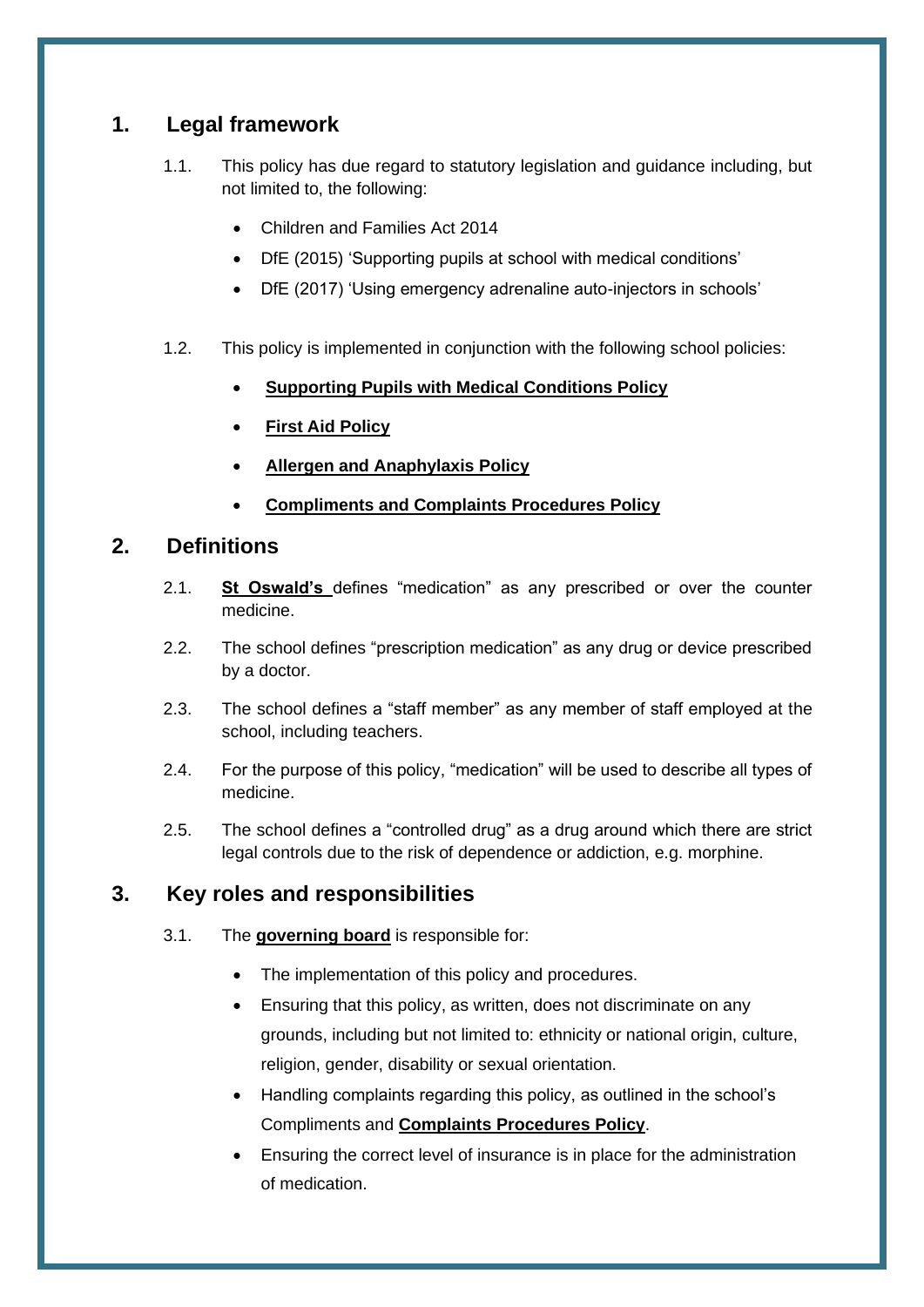- Ensuring that members of staff who provide support to pupils with medical conditions are suitably trained and have access to information needed.
- Ensuring that relevant health and social care professionals are consulted in order to guarantee that the needs of pupils with medical conditions are properly supported.
- Managing any complaints or concerns regarding the support provided or administration of medicine using the school's Compliments and **Complaints Procedures Policy**.
- 3.2. The **headteacher** is responsible for:
	- The day-to-day implementation and management of this policy and relevant procedures.
	- Ensuring that appropriate training is undertaken by staff members administering medication.
	- Ensuring that staff members understand the local emergency services' cover arrangements and that the correct information is provided for the navigation system.
	- Organising another appropriately trained individual to take over the role of administering medication in the case of staff absence.
	- Ensuring that all necessary risk assessments are carried out regarding the administration of medication, including for school trips and external activities.
- 3.3. All staff are responsible for:
	- Adhering to this policy and ensuring pupils do so also.
	- Carrying out their duties that arise from this policy fairly and consistently.
- 3.4. Parents are responsible for:
	- Keeping the school informed about any changes to their child's health.
	- Completing a medication administration form [\(appendix A\)](#page-13-0) prior to bringing any medication into school.
	- Discussing medications with their child prior to requesting that a staff member administers the medication.
- 3.5. It is both staff members' and pupils' responsibility to understand what action to take during a medical emergency, such as raising the alarm with the school nurse or other members of staff.

## <span id="page-4-0"></span>**4. Training of staff**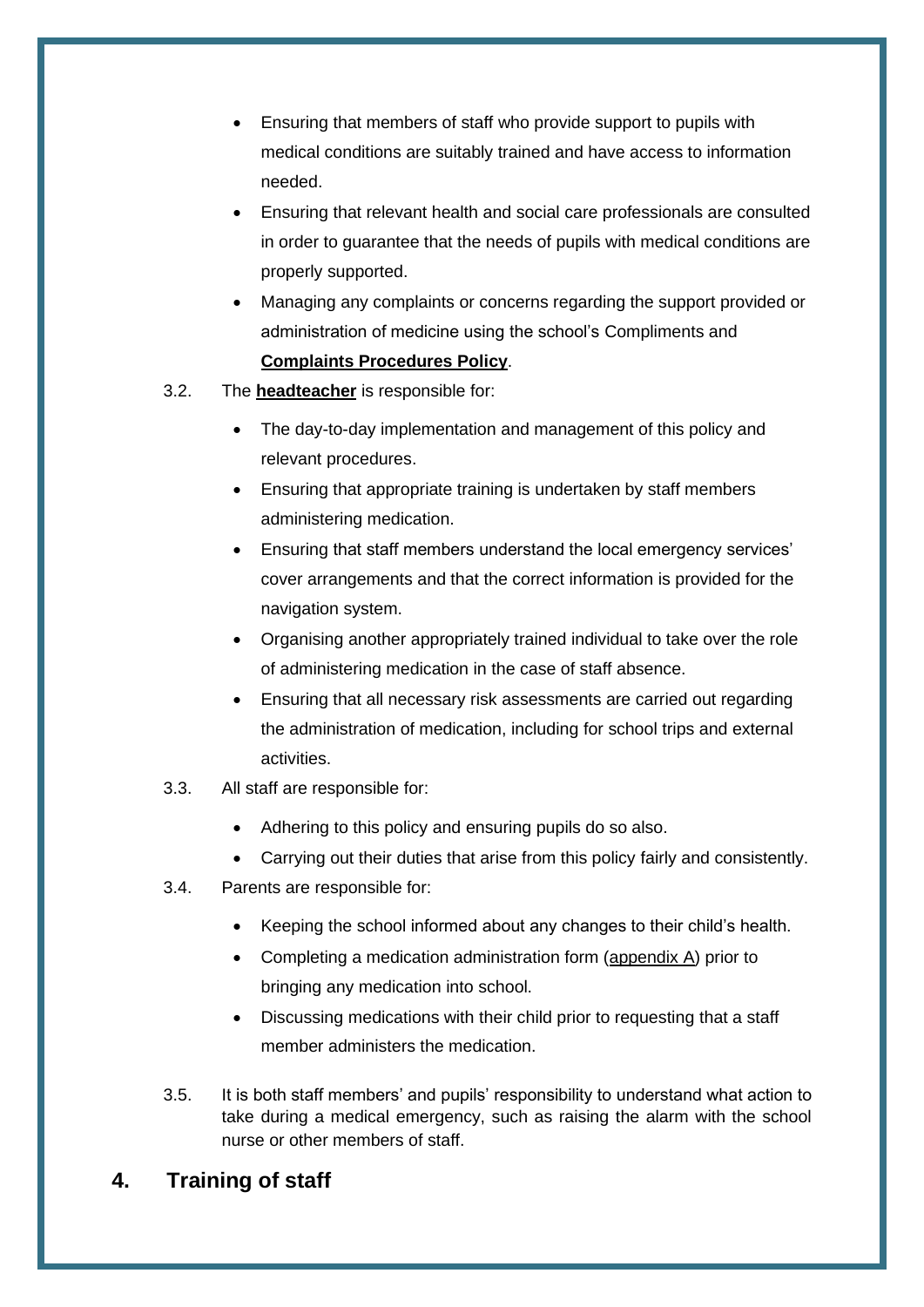- 4.1. Where it is a necessary or vital component of their job role, staff will undertake training on administering medication in line with this policy as part of their new starter induction.
- 4.2. The **headteacher** will ensure that a sufficient number of staff are suitably trained in administering medication. Staff members are Mrs Julie Hassan, Mr Craig Goulding, Mrs Kelly Crompton and Mrs Susie Asquith.
- 4.3. All staff will undergo basic training on the administering of medication to ensure that, if exceptional circumstances arise where there is no designated administrator of medication available, pupils can still receive their medication from a trained member of staff.
- 4.4. Staff will be advised not to agree to taking on the responsibility of administering medication until they have received appropriate training and can make an informed choice.
- 4.5. The school will ensure that, as part of their training, staff members are informed that they cannot be required to administer medication to pupils, and that this is entirely voluntary, unless the supporting of pupils with medical conditions is central to their role within the school, e.g. the school nurse.
- 4.6. Training will also cover the appropriate procedures and courses of action with regard to the following exceptional situations:
	- The timing of the medication's administration is crucial to the health of the child
	- Some technical or medical knowledge is required to administer the medication
	- Intimate contact with the pupil is necessary
- 4.7. Staff members will be made aware that if they administer medication to a pupil, they take on a legal responsibility to do so correctly; hence, staff members will be encouraged not to administer medication in the above situations if they do not feel comfortable and confident in doing so, even if they have received training.

#### <span id="page-5-0"></span>**5. Receiving and storing medication**

- 5.1. The parents of pupils who need medication administered at school will be sent a medication administration consent form to complete and sign; the signed consent form will be returned to the school and appropriately filed before staff can administer medication to pupils under the age of 16.
- 5.2. A signed copy of the parental consent form will be kept with the pupil's medication, and no medication will be administered if this consent form is not present.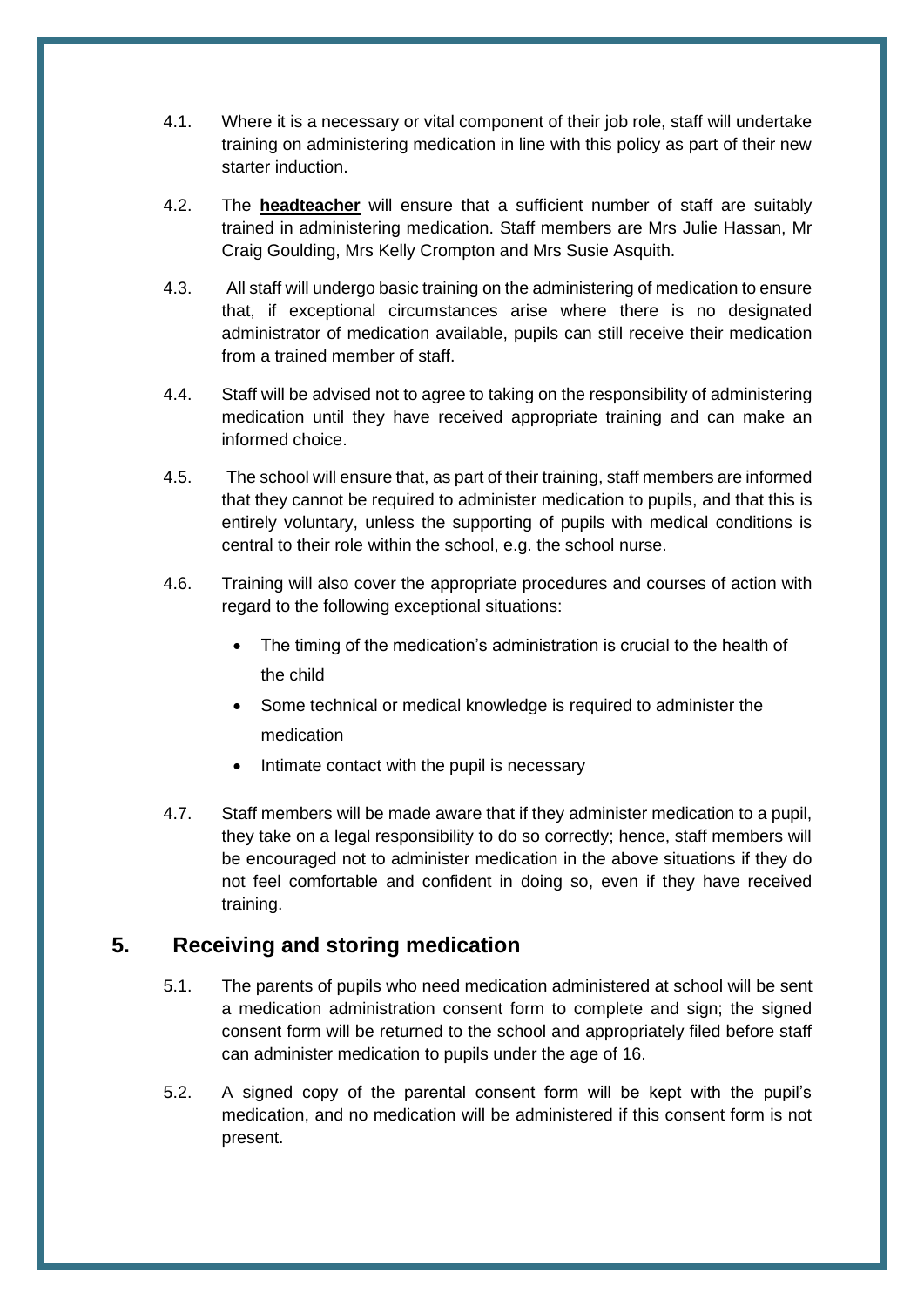- 5.3. The school will not, under any circumstances, administer aspirin unless there is evidence that it has been prescribed by a doctor.
- 5.4. The school will only allow prescribed medication, and only a maximum of **four weeks'** supply, to be stored in the school.
- 5.5. Parents will be advised to keep medication provided to the school in the original packaging, complete with instructions, as far as possible, particularly for liquid medications where transfer from the original bottle would result in the loss of some of the medication on the sides of the bottle. This does not apply to insulin, which can be stored in an insulin pen.
- 5.6. The school will ensure that all medications, with the exception of those outlined in paragraph 5.9, are kept appropriately, according to the product instructions, and are securely stored in a place inaccessible to pupils, e.g. locked cupboards.
- 5.7. Medication will be stored according to the following stipulations:
	- In the original container alongside the instructions
	- Clearly labelled with the name of the pupil and the name and correct dosage of the drug
	- Clearly labelled with the frequency of administration, any likely side effects and the expiry date
	- Alongside the parental consent form
- 5.8. Medication that does not meet these criteria will not be administered.
- 5.9. Medication that may be required in emergency circumstances, e.g. asthma inhalers and EpiPens, will be not be kept in locked cupboards. Such medication will be stored in such a way that they are readily accessible to pupils who may need them and can self-administer, and staff members who will need to administer them in emergency situations.
- 5.10. The school will allow pupils who are capable of carrying their own inhalers to do so, provided parental consent has been obtained.
- 5.11. The school will ensure that spare inhalers for pupils are kept safe and secure in preparation for the event that the original is misplaced.
- 5.12. The school will not store surplus or out-of-date medication, and parents will be asked to collect containers for delivery back to the chemist.
- 5.13. The school will ensure that pupils know where their medication is at all times and are able to access them immediately, e.g. by ensuring that the identities of any key holders to the storage facilities are known by these pupils.
- 5.14. Needles and sharp objects will always be disposed of in a safe manner, e.g. the use of 'sharp boxes'.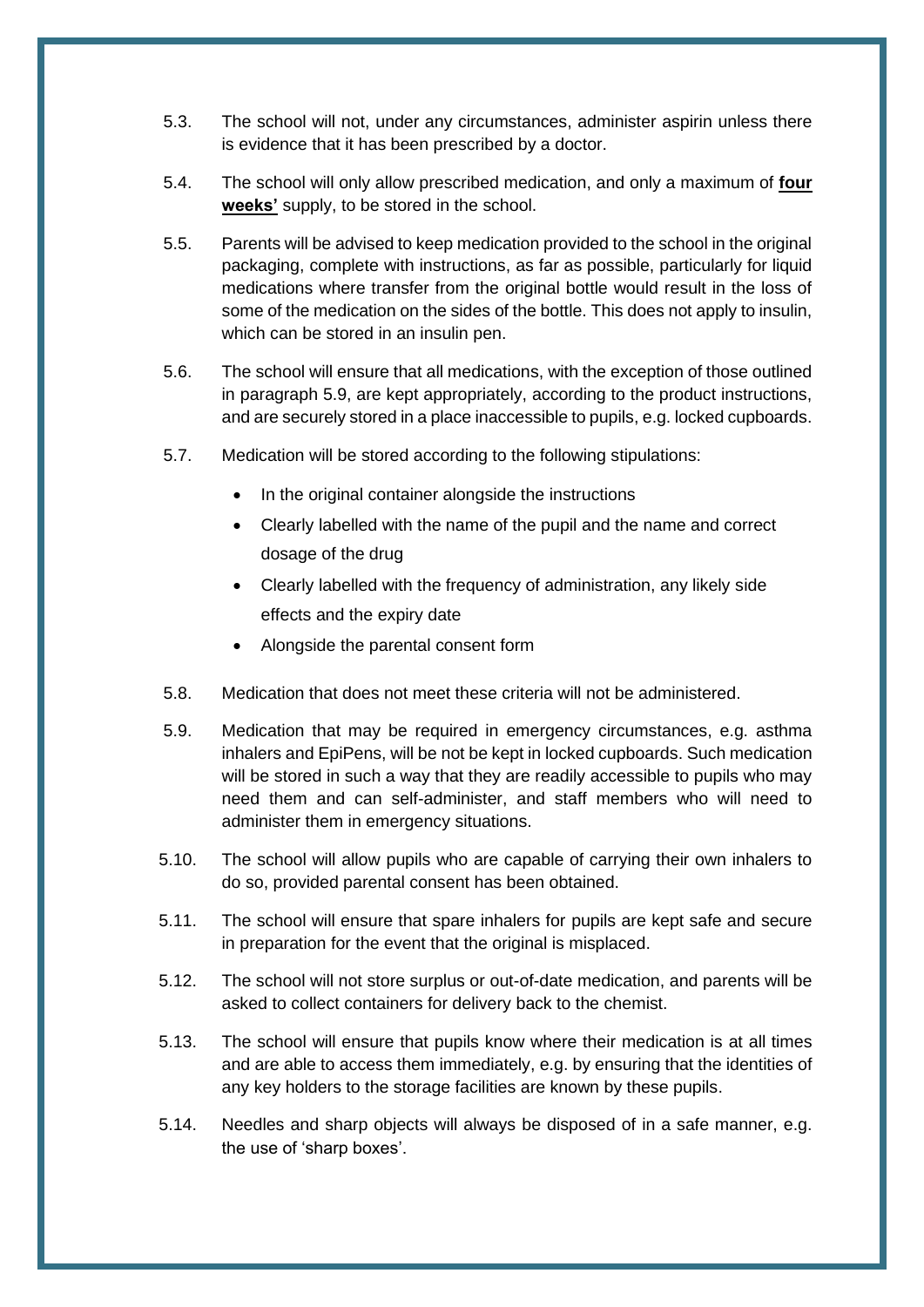#### <span id="page-7-0"></span>**6. Administering medication**

- 6.1. Medication will only be administered at school if it would be detrimental to the pupil not to do so.
- 6.2. Staff will check the expiry date of each medication being administered to the pupil each time it is administered.
- 6.3. Prior to administering medication, staff members will check the maximum dosage and when the previous dose was taken.
- 6.4. Only suitably qualified members of staff will administer a controlled drug.
- 6.5. Medication will be administered in a private and comfortable environment and, as far as possible, in the same room as the medication is stored; this will normally be **the school office**.
- 6.6. The room will be equipped with the following provisions:
	- Available PPE for use where necessary
- 6.7. Before administering medication, the responsible member of staff should check:
	- The pupil's identity.
	- That the school possesses written consent from a parent.
	- That the medication name and strength and dose instructions match the details on the consent form.
	- That the name on the medication label is the name of the pupil who is being given the medication.
	- That the medication to be given is within its expiry date.
	- That the child has not already been given the medication within the accepted timeframe.
- 6.8. If there are any concerns surrounding giving medication to a pupil, the medication will not be administered and the school will consult with the pupil's parent or a healthcare professional, documenting any action taken.
- 6.9. If a pupil cannot receive medication in the method supplied, e.g. a capsule cannot be swallowed, written instructions on how to administer the medication must be provided by the pupil's parent, following advice from a healthcare professional.
- 6.10. Where appropriate, pupils will be encouraged to take their own medication under the supervision of a staff member, provided that parental consent for this has been obtained.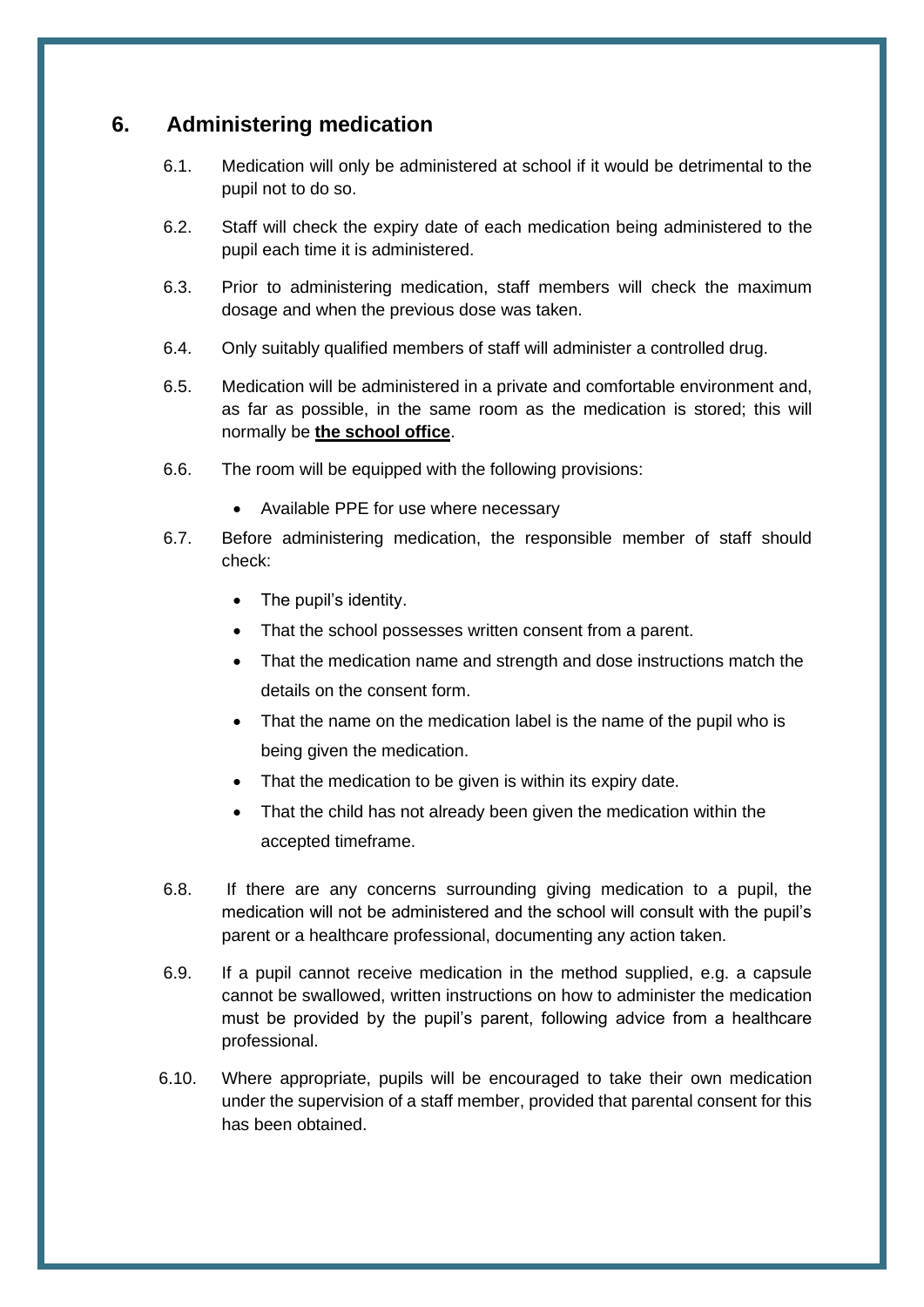- 6.11. If a pupil refuses to take their medication, staff will not force them to do so, but will follow the procedure agreed upon in their IHPs, and parents will be informed so that alternative options can be considered.
- 6.12. The school will not be held responsible for any side effects that occur when medication is taken correctly.
- 6.13. Written records will be kept of all medication administered to pupils, including the date and time that medication was administered and the name of the staff member responsible.

#### <span id="page-8-0"></span>**7. Out of school activities and trips**

- 7.1. In the event of a school trip or activity which involves leaving the school premises, medication and devices such as insulin pens and asthma inhalers, will be readily available to staff and pupils.
- 7.2. If possible and appropriate, pupils will carry certain medications themselves, e.g. asthma inhalers.
- 7.3. If the medication is not one that should be carried by pupils, e.g. capsules, or if pupils are very young or have complex needs that mean they need assistance with taking the medication, the medication will be carried by a designated staff member for the duration of the trip or activity.
- 7.4. There will be at least **one** staff member who is trained to administer medication on every out-of-school trip or activity which pupils with medical conditions will attend.
- 7.5. Staff members will ensure that they are aware of any pupil who will need medication administered during the trip or activity and will make certain that they are aware of the correct timings that medication will need to be administered.
- 7.6. If the out-of-school trip or activity will be over an extended period of time, e.g. an overnight stay, the school will ensure that there is a record of the frequency at which pupils need to take their medication, and any other information that may be relevant. This record should be kept by a designated trained staff member who is present on the trip and can manage the administering of medication.
- 7.7. All staff members, volunteers and other adults present on out-of-school trips or activities will be made aware what should be done in the case of a medical emergency with regard to the specific medical needs and conditions of the pupil, e.g. what to do if an epileptic pupil has a seizure.

#### <span id="page-8-1"></span>**8. Individual healthcare plans**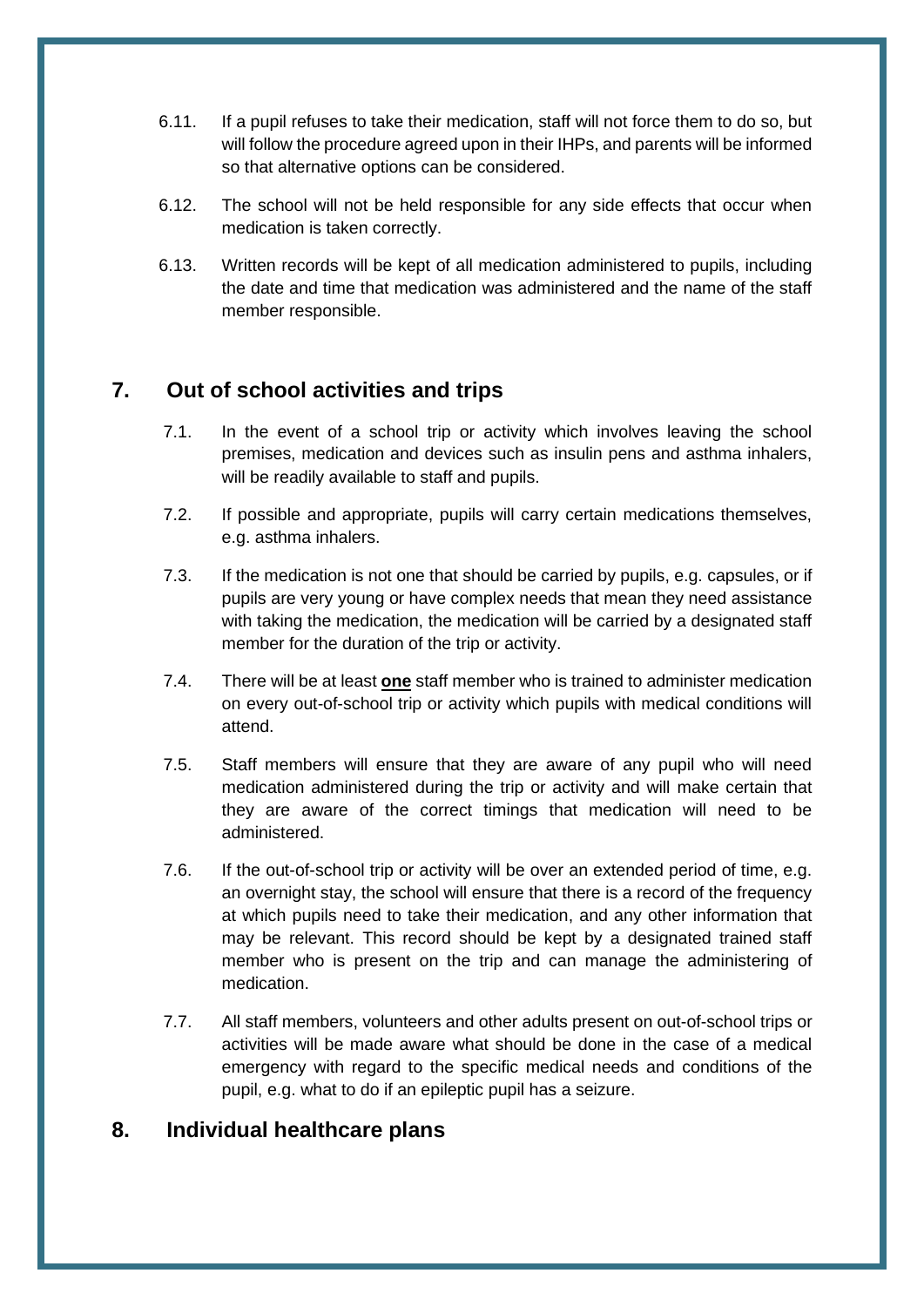- 8.1. For chronic or long-term conditions and disabilities, an IHP will be developed in liaison with the pupil, their parents, the **headteacher**, the **SENCO** and any relevant medical professionals.
- 8.2. When deciding what information should be recorded on an IHP (see appendix B), the **governing board** will consider the following:
	- The medical condition, as well as its triggers, signs, symptoms and treatments
	- The pupil's resulting needs, such as medication, including the correct dosage and possible side effects, equipment and dietary requirements
	- The specific support needed for the pupil's educational, social and emotional needs
	- The level of support that is needed and whether the pupil will be able to take responsibility for their own health needs
	- The type of provision and training that is required, including whether staff can be expected to fulfil the support necessary as part of their role
	- Which staff members need to be aware of the pupil's condition
	- Arrangements for receiving parental consent to administer medication
	- Separate arrangements which may be required for out-of-school trips and external activities
	- Which staff member can fulfil the role of being a designated, entrusted individual to whom confidentiality issues are raised
	- What to do in an emergency, including whom to contact and contingency arrangements
	- What is defined as an emergency, including the signs and symptoms that staff members should look out for
- 8.3. The **governing board** will ensure that IHPs are reviewed at least annually. IHPs will be routinely monitored throughout the year by **Mr Goulding**

## <span id="page-9-0"></span>**9. Adrenaline auto-injectors (AAIs)**

- 9.1. The school has obtained a supply of spare AAIs from a pharmaceutical supplier that can be used in the case of a medical emergency for pupils who are at risk of anaphylaxis, but whose devices are not available or not working.
- 9.2. The **headteacher** will ensure that all relevant staff members are aware of how to submit a request to the pharmaceutical supplier to purchase these AAIs and the need to include in the request:
	- The name of the school.
	- The purposes for which the product is required.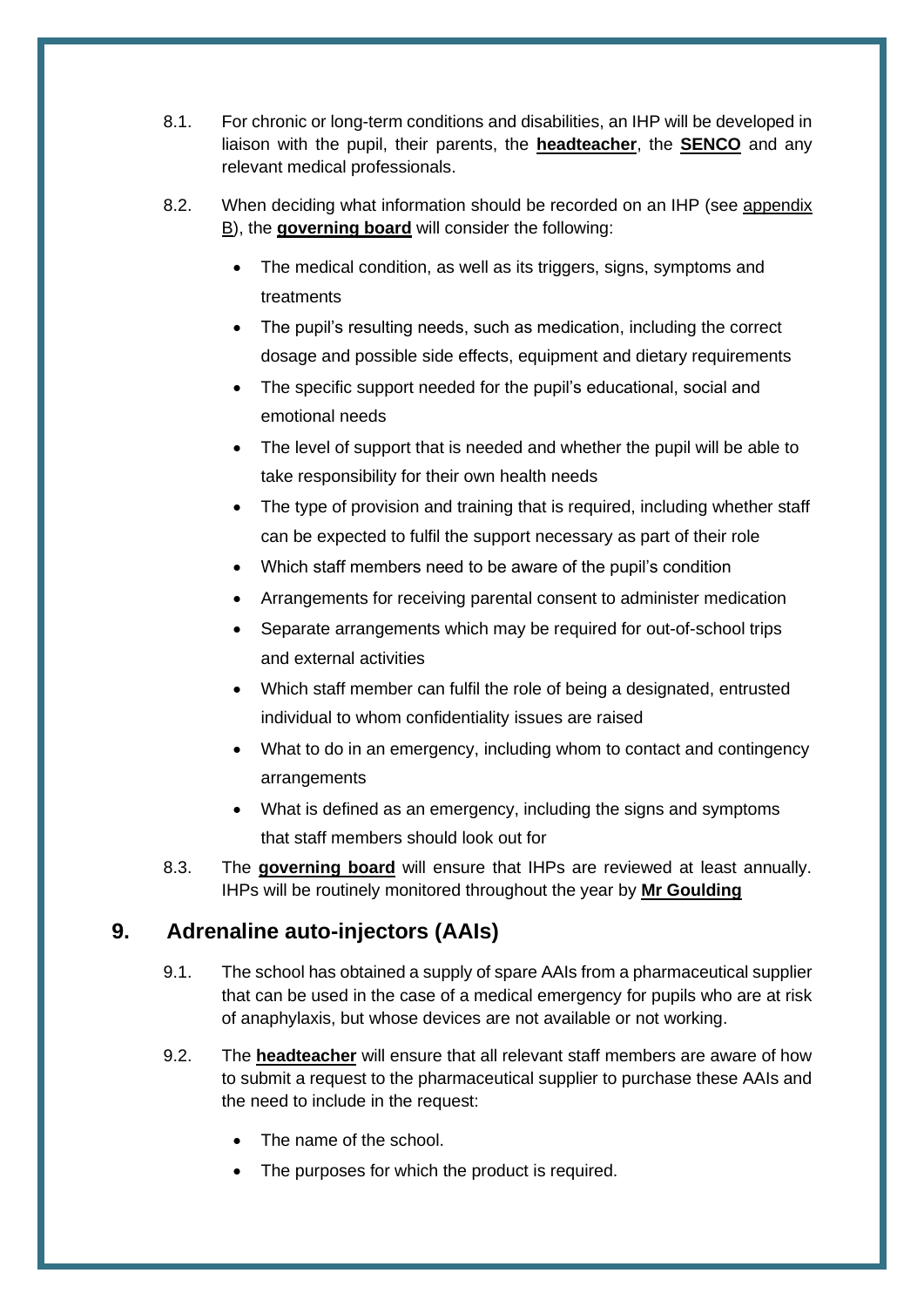- The total quantity required.
- 9.3. The **headteacher**, in conjunction with the **school business manager**, will decide which brands of AAI to purchase.
- 9.4. Where possible, the school will hold one brand of AAI to avoid confusion with administration and training; however, subject to the brands pupils are prescribed, the school may decide to purchase multiple brands.
- 9.5. The school will purchase AAIs in accordance with age-based criteria, relevant to the age of pupils at risk of anaphylaxis, to ensure the school adheres to the correct dosage requirements. These are as follows:

9.6.

- For pupils under age 6: 0.15 milligrams of adrenaline
- For pupils aged 6-12: 0.3 milligrams of adrenaline
- 9.7. Spare AAIs are stored as part of an emergency anaphylaxis kit, which includes the following:
	- One or more AAIs
	- Instructions on how to use the device(s)
	- Instructions on the storage of the device(s)
	- The manufacturer's information
	- A checklist of injectors, identified by the batch number and expiry date, alongside records of monthly checks
	- A note of the arrangements for replacing the injectors
	- A list of pupils to whom the AAI can be administered
	- An administration record
- 9.8. The school will arrange specialist training for staff on an annual basis where a pupil in the school has been diagnosed as being at risk of anaphylaxis, in line with the **Allergen and Anaphylaxis Policy**.
- 9.9. Designated staff members who are suitably trained and confident in their ability to do so will be appointed as the administers of AAIs.
- 9.10. As part of their training, all staff members will be made aware of:
	- How to recognise the signs and symptoms of severe allergic reactions and anaphylaxis.
	- Where to find AAIs in the case of an emergency.
	- The correct dosage amounts in correlation with the age of the pupil.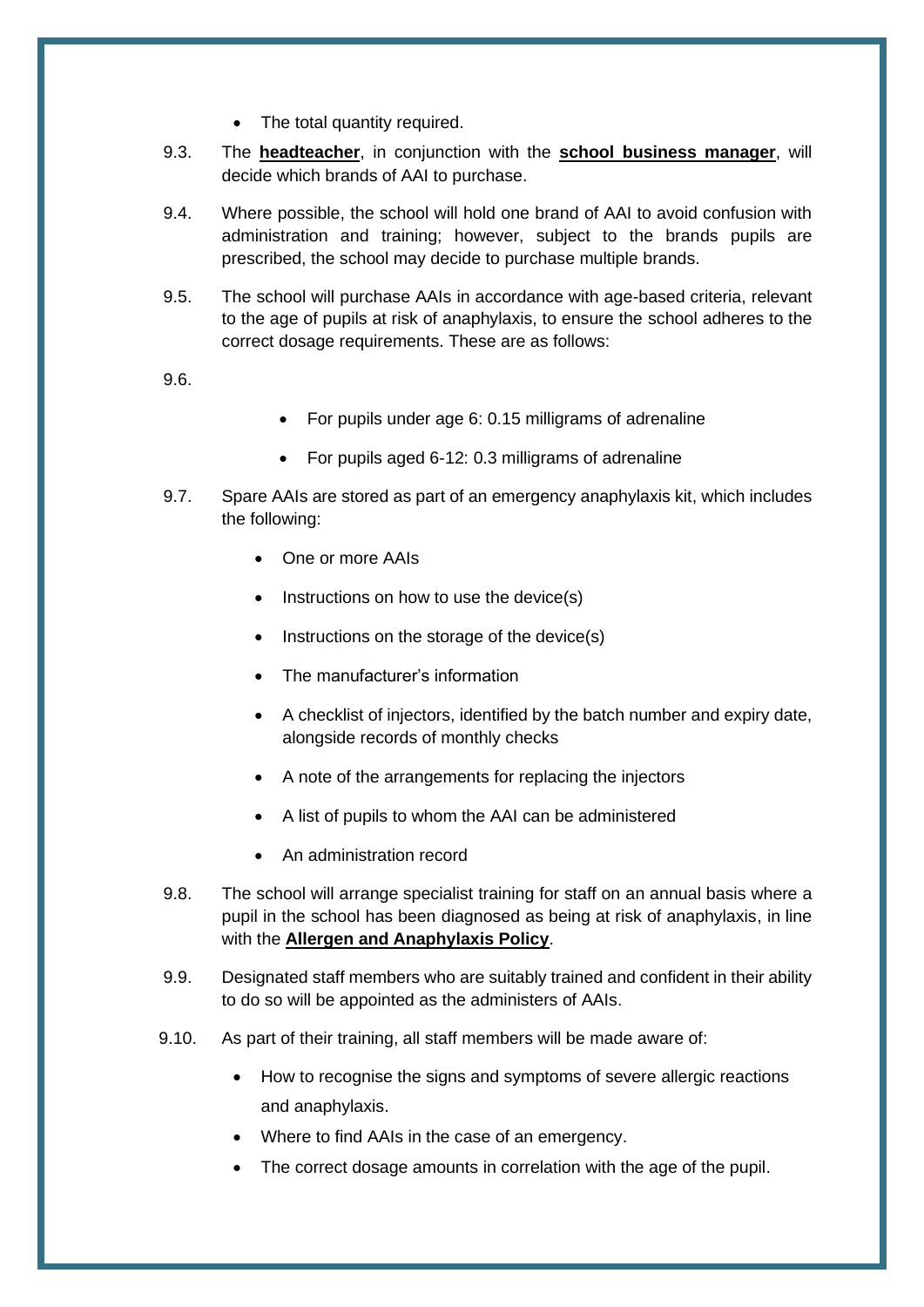- How to respond appropriately to a request for help from another member of staff.
- How to recognise when emergency action is necessary.
- Who the designated staff members who will administer AAIs are.
- How to administer an AAI safely and effectively in the event that there is a delay in response from the designated staff members.
- How to make appropriate records of allergic reactions.
- 9.11. The school will ensure that risk assessments regarding the use and storage of AAIs on the premises are conducted and up-to-date, as well as any risk assessments pertaining to minimising the risk of anaphylaxis in the school, e.g. with regard to food preparation.
- 9.12. There will be a sufficient number of staff who are trained, and consent, to administer AAIs on site at all times.
- 9.13. Spare AAIs are not located more than **five** minutes away from where they may be required. The emergency anaphylaxis kit(s) can be found at the following locations:

#### • **School office**

- 9.14. Medical authorisation and parental consent will be obtained from all pupils believed to be at risk of anaphylaxis for the use of these spare AAIs in emergency situations.
- 9.15. The spare AAIs will not be used on pupils who are not at risk of anaphylaxis or where there is no parental consent.
- 9.16. Where consent and authorisation has been obtained, this will be recorded in their IHP.
- 9.17. The school will maintain a **Register of AAIs**, copies of which will be kept in **each classroom** and in the **school office**, which lists pupils to whom spare AAIs can be administered. This includes the following:
	- Name of pupil
	- Class
	- Known allergens
	- Risk factors for anaphylaxis
	- Whether medical authorisation has been received
	- Whether written parental consent has been received
	- Dosage requirements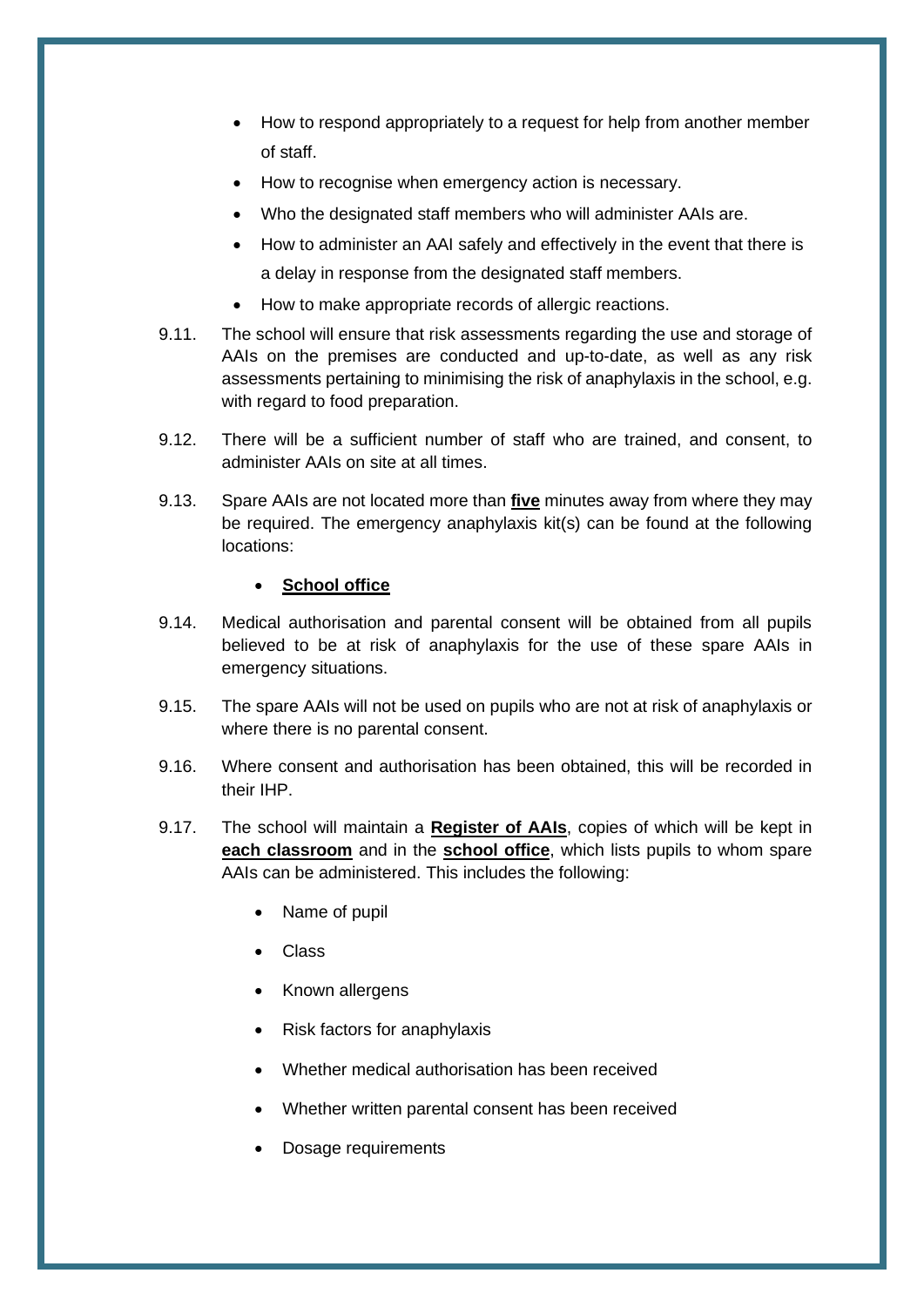#### <span id="page-12-0"></span>**10. Medical emergencies**

- 10.1. Medical emergencies will be handled in line with the **First Aid Policy**.
- 10.2. The school will ensure that emergency medication is always readily accessible and never locked away, whilst remaining secure and out of reach of other pupils.
- 10.3. The **headteacher** will ensure that there is a sufficient number of staff who have been trained in administering emergency medication by an appropriate healthcare professional.

#### <span id="page-12-1"></span>**11. Monitoring and review**

- 11.1. This policy will be reviewed annually.
- 11.2. Records of medication which have been administered on school grounds will be monitored and the information will be used to improve school procedures.
- 11.3. Staff members who are trained to administer medication will routinely recommend any improvements to the procedure.
- 11.4. **St Oswald's** will seek advice from any relevant healthcare professionals as deemed necessary.